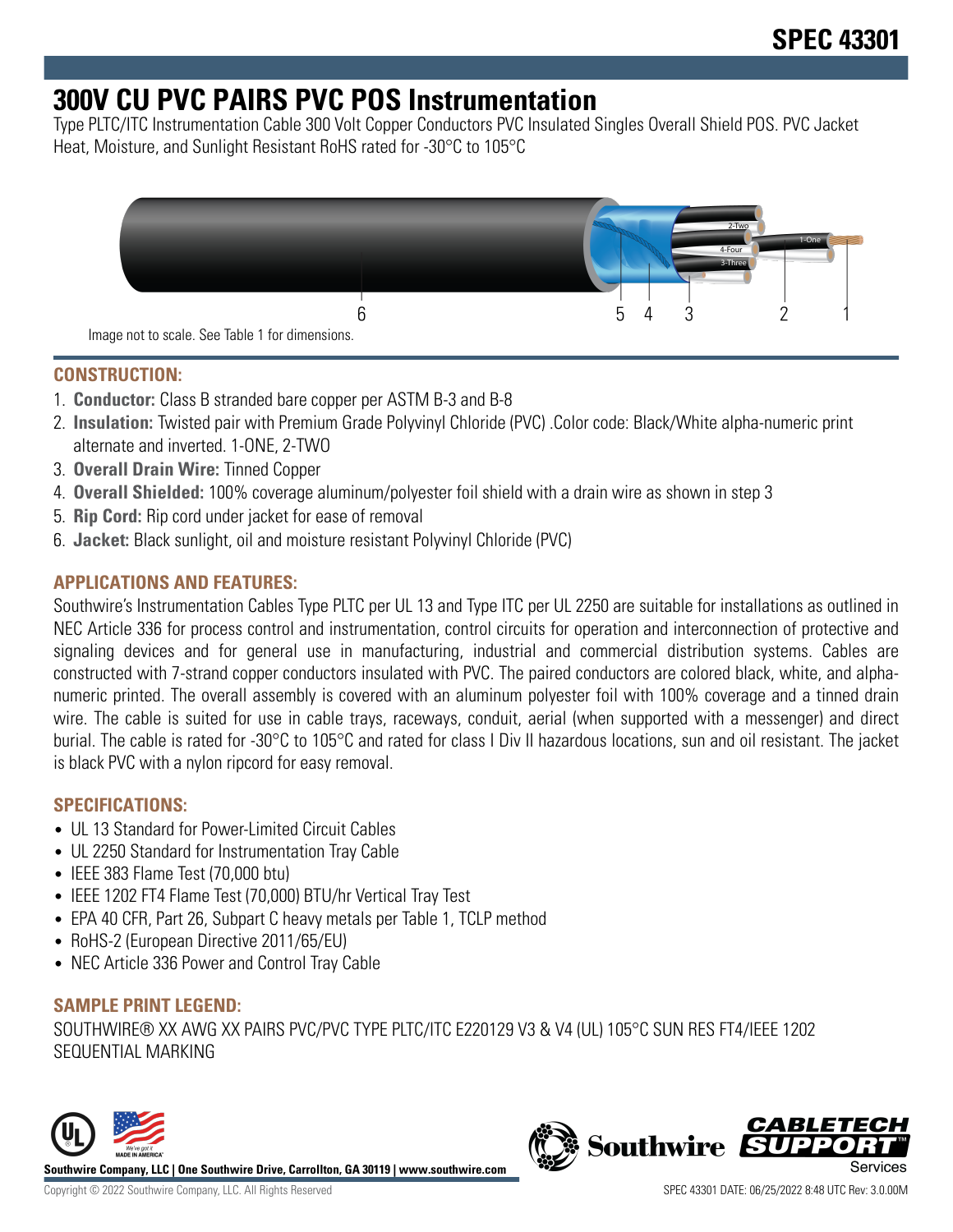## **Table 1 – Weights and Measurements**

| <b>Stock</b><br>Number | Cond. Size    | Number of<br>Pairs | Insul.<br><b>Thickness</b> | <b>Jacket</b><br><b>Thickness</b> | Approx.<br><b>OD</b> | Approx.<br>Weight | Min Bending<br>Radius | DC Resistance $@25°$<br>C. |
|------------------------|---------------|--------------------|----------------------------|-----------------------------------|----------------------|-------------------|-----------------------|----------------------------|
|                        | AWG/<br>Kcmil | pair               | mil                        | mil                               | inch                 | lb/1000ft         | inch                  | $\Omega/1000$ ft           |
| 578873                 | 18            | $\mathbf{A}$       | 15                         | 52                                | 0.258                | 38                | 1.03                  | 6.66                       |
| 591448                 | 18            | 2                  | 15                         | 52                                | 0.385                | 72                | 1.54                  | 6.66                       |
| 591450                 | 18            | 4                  | 15                         | 52                                | 0.44                 | 107               | 1.76                  | 6.66                       |
| 591452                 | 18            | 8                  | 15                         | 65                                | 0.575                | 191               | 2.3                   | 6.66                       |
| <b>TBA</b>             | 18            | 12                 | 15                         | 75                                | 0.668                | 264               | 2.67                  | 6.66                       |
| TBA                    | 18            | 24                 | 15                         | 75                                | 0.875                | 463               | 3.5                   | 6.66                       |
| <b>TBA</b>             | 18            | 36                 | 15                         | 85                                | 1.036                | 696               | 4.14                  | 6.66                       |
| 596821                 | 16            |                    | 15                         | 52                                | 0.282                | 49                | 1.13                  | 4.18                       |
| 596822                 | 16            | $\overline{2}$     | 15                         | 52                                | 0.407                | 84                | 1.63                  | 4.18                       |
| 596816                 | 16            | 4                  | 15                         | 65                                | 0.516                | 154               | 2.06                  | 4.18                       |
| 596817                 | 16            | 8                  | 15                         | 75                                | 0.662                | 270               | 2.65                  | 4.18                       |
| TBA                    | 16            | 12                 | 15                         | 75                                | 0.77                 | 372               | 3.08                  | 4.18                       |
| TBA                    | 16            | 24                 | 15                         | 85                                | 1.033                | 659               | 5.17                  | 4.18                       |
| TBA                    | 16            | 36                 | 15                         | 85                                | 1.168                | 969               | 5.84                  | 4.18                       |

All dimensions are nominal and subject to normal manufacturing tolerances

◊ Cable marked with this symbol is a standard stock item

## **Table 2 – Weights and Measurements (Metric)**

| <b>Stock</b><br>Number | Cond. Size    | Number of<br>Pairs | Insul.<br>Thickness | <b>Jacket</b><br><b>Thickness</b> | Approx.<br><b>OD</b> | Approx.<br>Weight | Min Bending<br>Radius | DC Resistance @ 25°<br>C. |
|------------------------|---------------|--------------------|---------------------|-----------------------------------|----------------------|-------------------|-----------------------|---------------------------|
|                        | AWG/<br>Kcmil | pair               | mm                  | mm                                | mm                   | lb/km             | mm                    | $\Omega$ /km              |
| 578873                 | 18            |                    | 0.38                | 1.32                              | 6.55                 | 57                | 26.16                 | 21.85                     |
| 591448                 | 18            | $\overline{2}$     | 0.38                | 1.32                              | 9.78                 | 107               | 39.12                 | 21.85                     |
| 591450                 | 18            | $\overline{4}$     | 0.38                | 1.32                              | 11.18                | 159               | 44.70                 | 21.85                     |
| 591452                 | 18            | 8                  | 0.38                | 1.65                              | 14.60                | 284               | 58.42                 | 21.85                     |
| <b>TBA</b>             | 18            | 12                 | 0.38                | 1.91                              | 16.97                | 393               | 67.82                 | 21.85                     |
| TBA                    | 18            | 24                 | 0.38                | 1.91                              | 22.22                | 689               | 88.90                 | 21.85                     |
| TBA                    | 18            | 36                 | 0.38                | 2.16                              | 26.31                | 1036              | 105.16                | 21.85                     |
| 596821                 | 16            |                    | 0.38                | 1.32                              | 7.16                 | 73                | 28.70                 | 13.71                     |
| 596822                 | 16            | $\overline{2}$     | 0.38                | 1.32                              | 10.34                | 125               | 41.40                 | 13.71                     |
| 596816                 | 16            | 4                  | 0.38                | 1.65                              | 13.11                | 229               | 52.32                 | 13.71                     |
| 596817                 | 16            | 8                  | 0.38                | 1.91                              | 16.81                | 402               | 67.31                 | 13.71                     |
| TBA                    | 16            | 12                 | 0.38                | 1.91                              | 19.56                | 554               | 78.23                 | 13.71                     |
| TBA                    | 16            | 24                 | 0.38                | 2.16                              | 26.24                | 981               | 131.32                | 13.71                     |
| TBA                    | 16            | 36                 | 0.38                | 2.16                              | 29.67                | 1442              | 148.34                | 13.71                     |